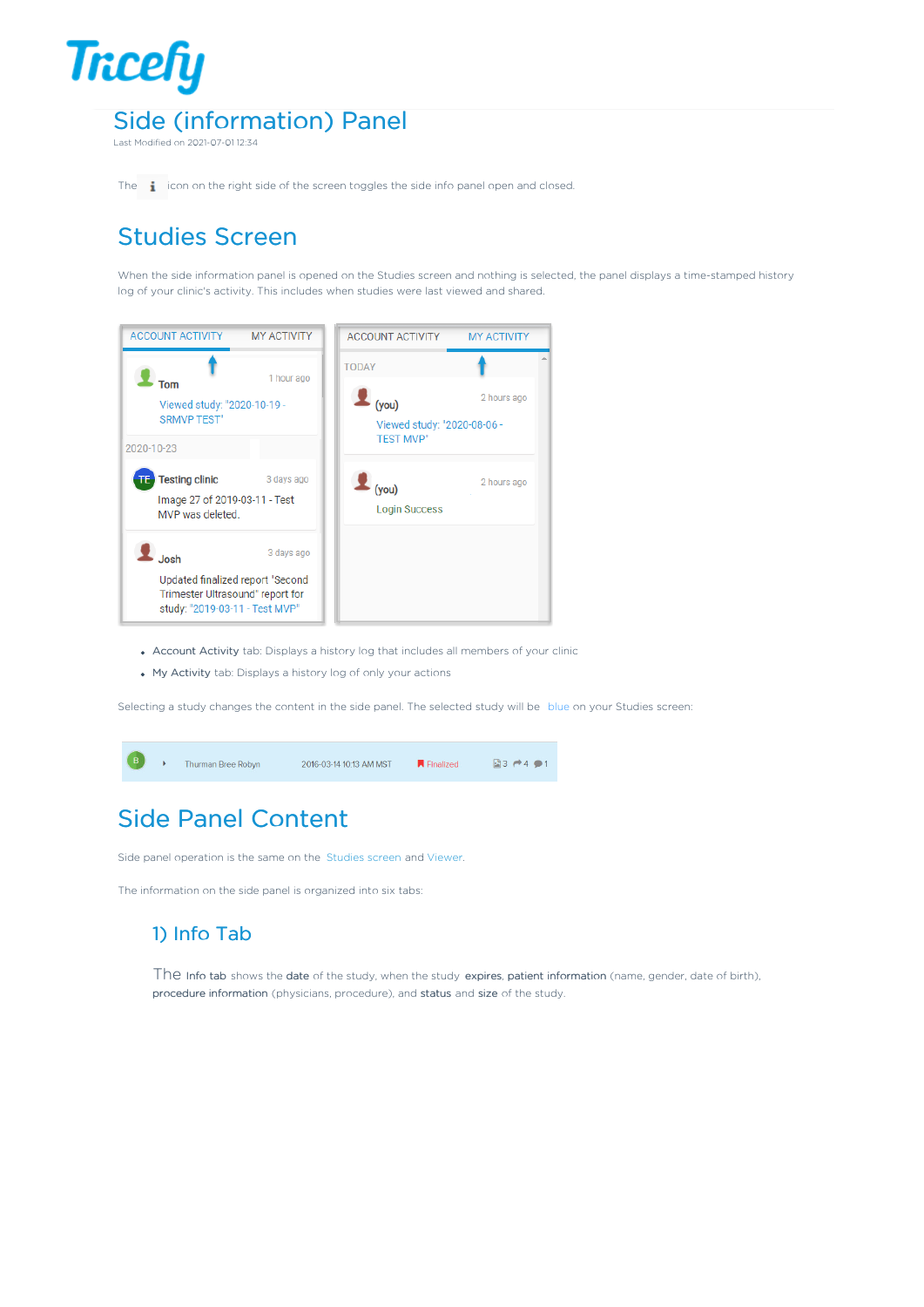# **Tricefy**



#### Attaching Files

To attach files, such as a report, PDF, or image file, select Choose Files (if using Internet Explorer, this button reads, Browse) and select files from your computer/network

#### Learn more about Attaching Files

DICOM images (those from an ultrasound system) cannot  $\mathcal{F}$  be attached - refer to Adding DICOM to an existing study

## 2) Reports Tab

The Reports tab displays pending or finalized reports associated with the study. This is only available for those using adaptive reporting:



Select a pending or finalized report from the side panel to view the report.

 $\Gamma$ P Learn more about adaptive reporting

### 3) Labels Tab

The Labels tab displays labels that are applied to the study (or to a file within the study) and provides opportunity to add and remove labels. Labels help filter, sort, and search for studies.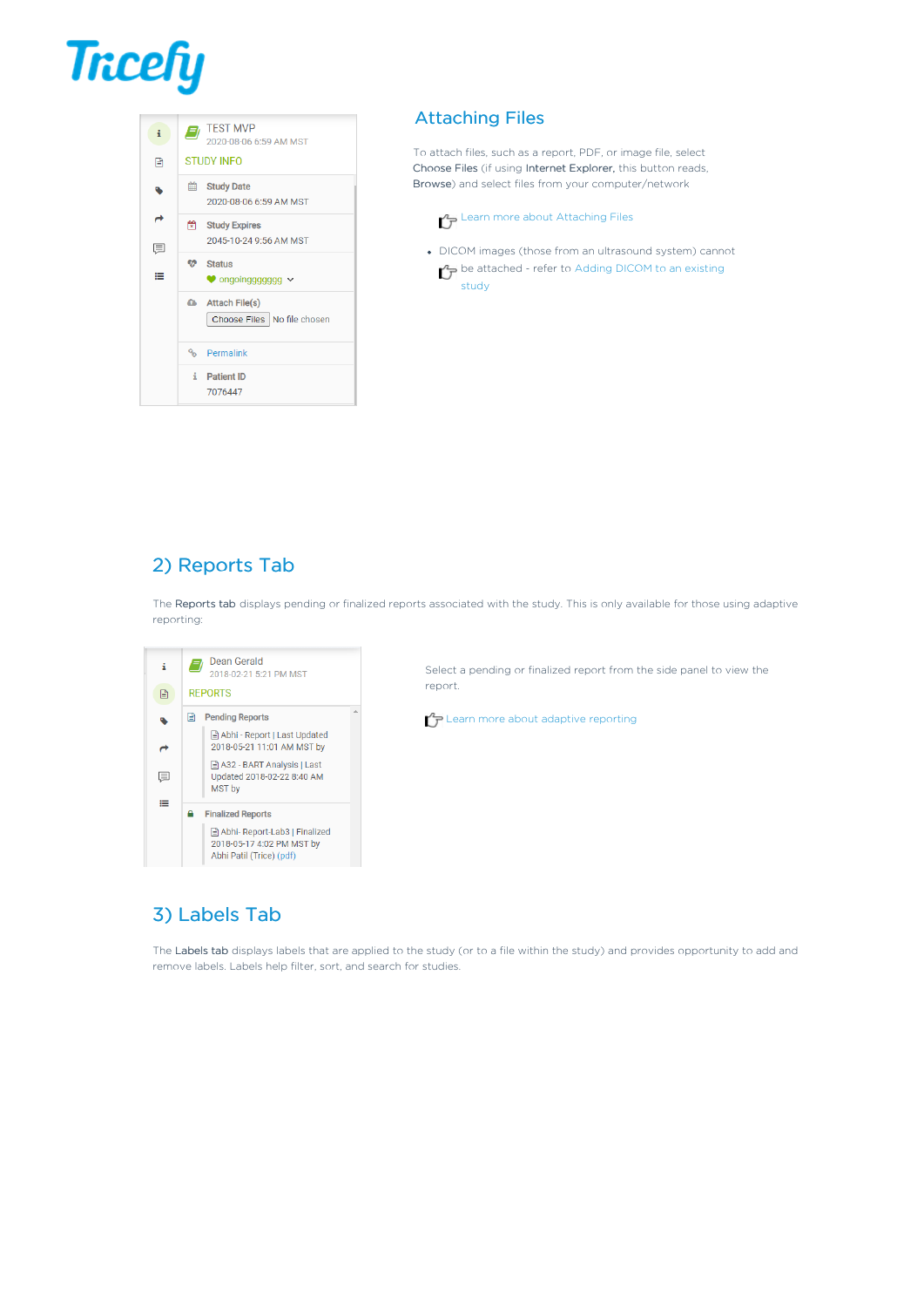



Select the + button to add a label. Choose a previously used label or type a new label.

Select Done Adding Labels once all labels are applied.

 $P$  Learn more about adding, removing, and modifying labels

#### 4) Shares Tab

The Shares tab displays a log of when and where the study was previously shared:



Studies that were shared with a patient are listed under Patient Links. If the patient accidentally deletes images or needs them sent again, resend them by selecting the drop-down arrow. This method will send the same link to the same contact information.

• If the link expired or the images need to be sent using different contact information, share the images with the patient again using the Send to Patient feature.

 $\bigcap_{i=1}^{n}$  Learn more about patient sharing

If the study was sent to a colleague/another doctor, it will be logged under Consults. It will let you know when your colleague viewed the study. If they have yet to view the study, it will say, Unread.

 $\Gamma$ P Learn more about sharing with doctors

#### 5) Notes Tab

The Notes tab displays any notes or annotations made within the study.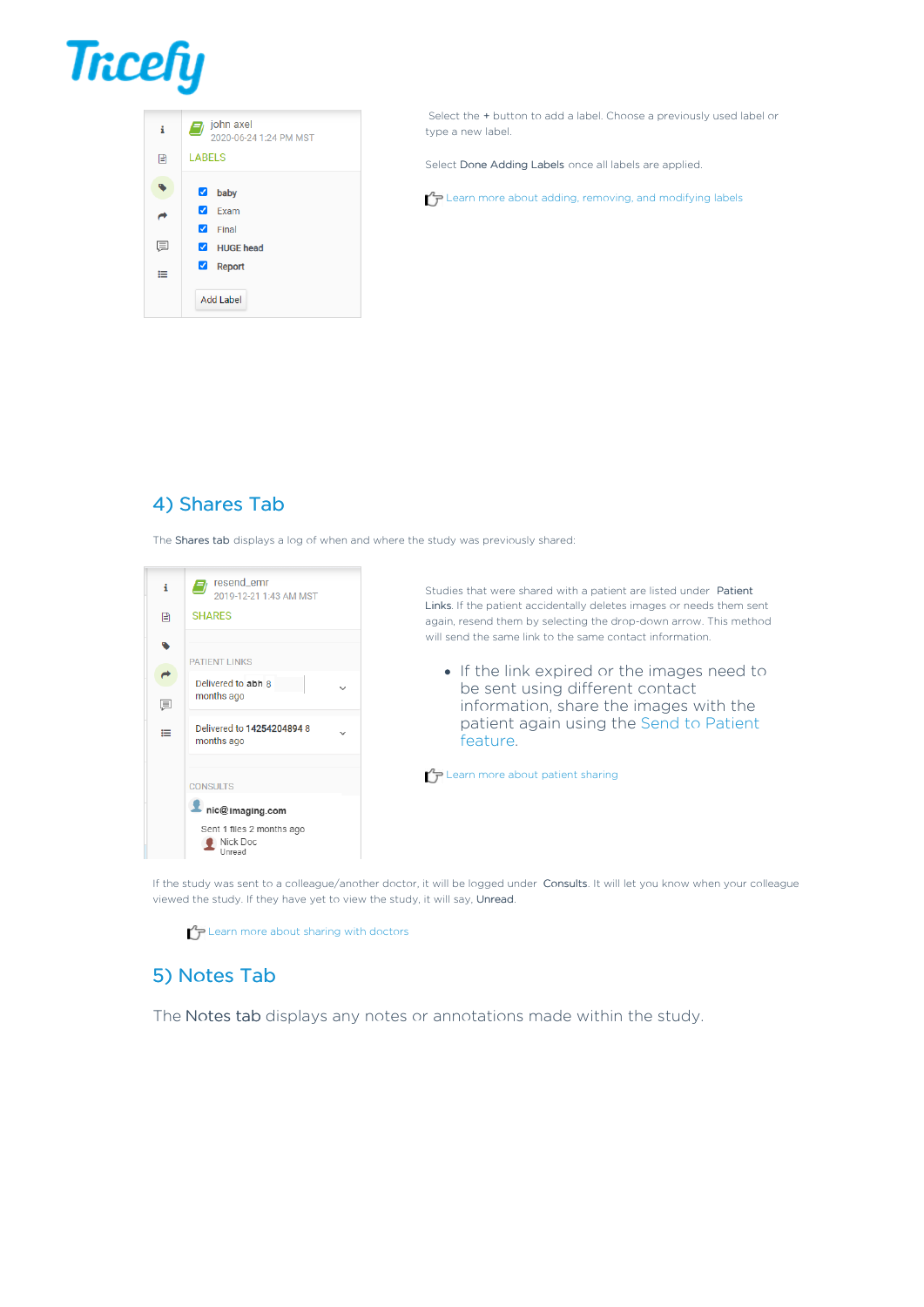



To add a note, type into the text box, followed by Add Note.

 $\mathcal{L}_{\mathcal{F}}$  Learn more about annotations

### 6) Activities Tab

The Activities tab displays all activities regarding the selected study.

| i | john<br>2020-06-24 1:24 PM MST                           |
|---|----------------------------------------------------------|
| r | <b>ACTIVITY</b>                                          |
|   | <b>Testing clinic</b><br>13 days ago                     |
|   | Sent sms to 15005550000<br>Exp DateNovember 12, 2020,    |
| 耳 | Delete Code4a2b<br>https://t4.trice.dev/links/fe1c0b0f2( |
| ⋿ | 2020-10-13 3:40 PM MST                                   |
|   | Abhi (Trice)<br>last month                               |
|   | Added note to consult<br>2020-06-24 - john               |
|   | Abhi (Trice)<br>last month                               |
|   | Viewed study: "2020-06-24 - john                         |

Activities include patient shares, new or deleted notes, annotations, who viewed the study, wh the study was last viewed, updated reports, and finalized reports.

## Selecting Multiple Studies

To select multiple studies, hold down the Shift key on the keyboard while making selections. When multiple studies are selected, the side panel content shows the following:

|                                                                | All Accounts |             | <b>10</b> Patients <b>N</b> Studies <b>Consults N</b> Templates |                  |                        |                                   | Search |               |                        |                                                   | $\overline{z}$ = Tricely $\Omega$ |              |           |
|----------------------------------------------------------------|--------------|-------------|-----------------------------------------------------------------|------------------|------------------------|-----------------------------------|--------|---------------|------------------------|---------------------------------------------------|-----------------------------------|--------------|-----------|
| Compare Send to  v :<br>$+$ $\circ$ $\alpha$<br><b>Studies</b> |              |             |                                                                 |                  |                        |                                   |        |               |                        |                                                   |                                   |              |           |
| п                                                              | 圖            | Full Name   | Study Date ~                                                    | Status           |                        | Study Details Study Created       |        |               |                        | Patient Name Study Date & Time                    |                                   | Files Size   |           |
|                                                                |              |             |                                                                 |                  |                        |                                   |        |               |                        | Dean Gerald 2018-02-21 5:21 PM MST 0 of 0 0 B     |                                   |              |           |
|                                                                |              | Dean Gerald | 2018-02-21 5:21 PM MST                                          | None             | 2018-02-21 5:22 PM MST |                                   |        | Dean Gerald   | 2018-02-21 4:14 PM MST |                                                   |                                   | 1 of 1 87 KB |           |
|                                                                |              | Dean Gerald | 2018-02-21 4:14 PM MST                                          | None             |                        | FEI 1 (011 2018-02-21 4:14 PM MST |        |               |                        | Anonymous 2018-02-21 1:05 PM MST 2 of 2 173.99 KB |                                   |              |           |
|                                                                |              |             |                                                                 |                  |                        |                                   |        | $\rightarrow$ |                        |                                                   |                                   | Total        | 260.99 KB |
|                                                                |              | Anonymous   | 2018-02-21 1:05 PM MST                                          | <b>R</b> Ongoing |                        | Fil 2 ● 1 2018-02-21 1:05 PM MST  |        | $\Box$        |                        |                                                   | Clear Selection                   |              |           |

Selecting Compare will open all studies, side by side, in the Viewer.

#### f Instructions for Comparing Studies